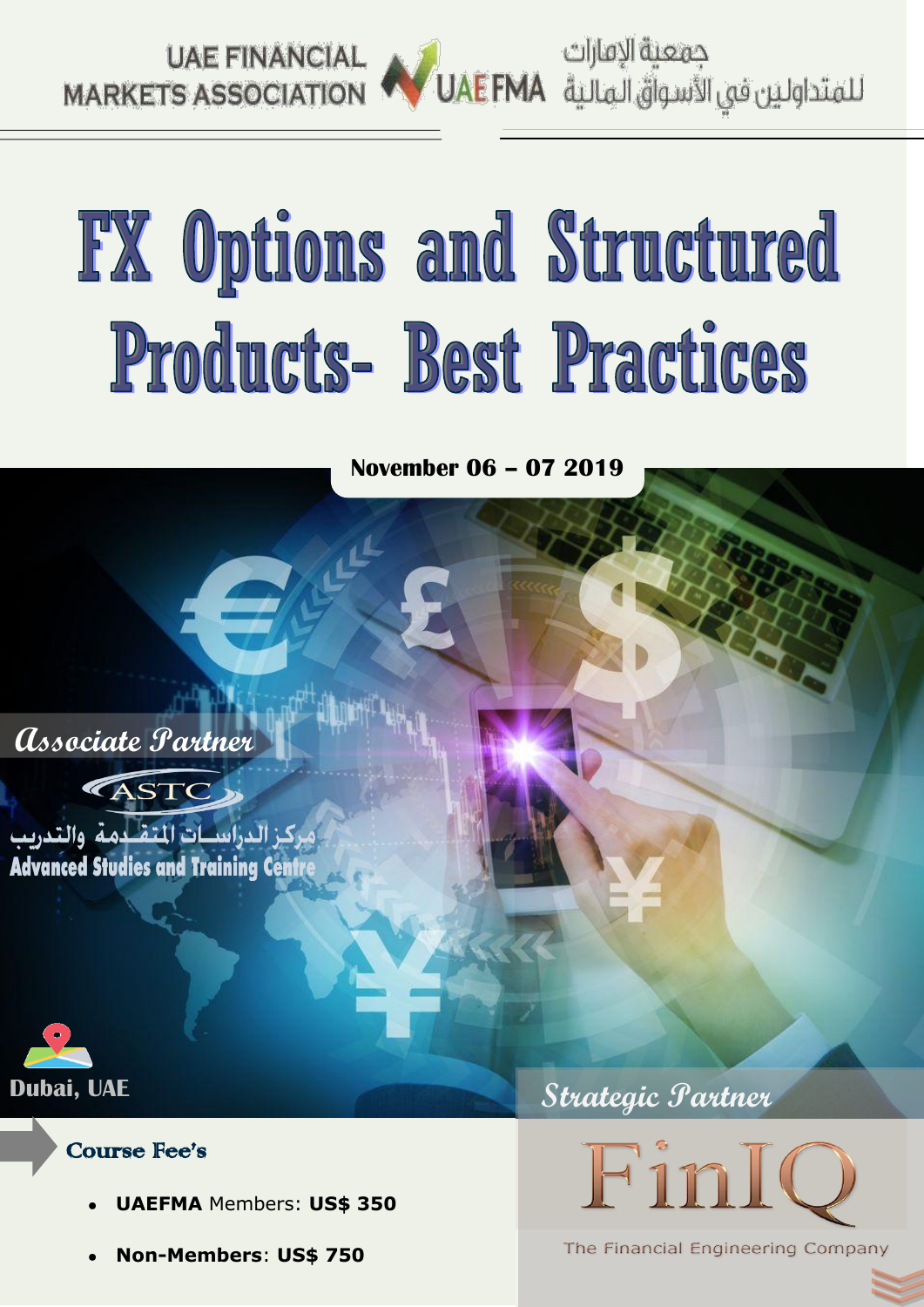## About **FinIQ:**

World's leading trading platform for FX, Options, Derivatives, Bonds, Equities and Market linked structured products | Helps retailizing treasury and markets products by improving distribution | Used by 38 banking groups in Asia Pacific | Supports Price discovery, Order management, Best execution, Pricing models, Life cycle management, Collateral, Risk & Back office.

## **Learning outcome:**

Upon completion of the course, Participants will get in depth knowledge of FX and have a full understanding of which FX-linked structured products are commonly traded. Participants will be equipped with the deep knowledge and skills related to, FX Structured Products in Wealth Management, Structured Products Litigation in FX/IR markets, and FX Structured Products for Corporates, FX Market Data and Smile construction in the light of comprehensive example, simulation exercises and case studies.

## **Who Should Attend?**

- Quants/ Financial Engineers: To learn how the products are used
- Traders: To deepen the technical background
- Risk Managers: To understand the front-office way  $\Rightarrow$ of thinking
- Structures: To learn more about pricing and models  $\Rightarrow$
- $\Rightarrow$ Researchers: To understand the practical matters
- Sales People: To get the overview of product development and smile adjustments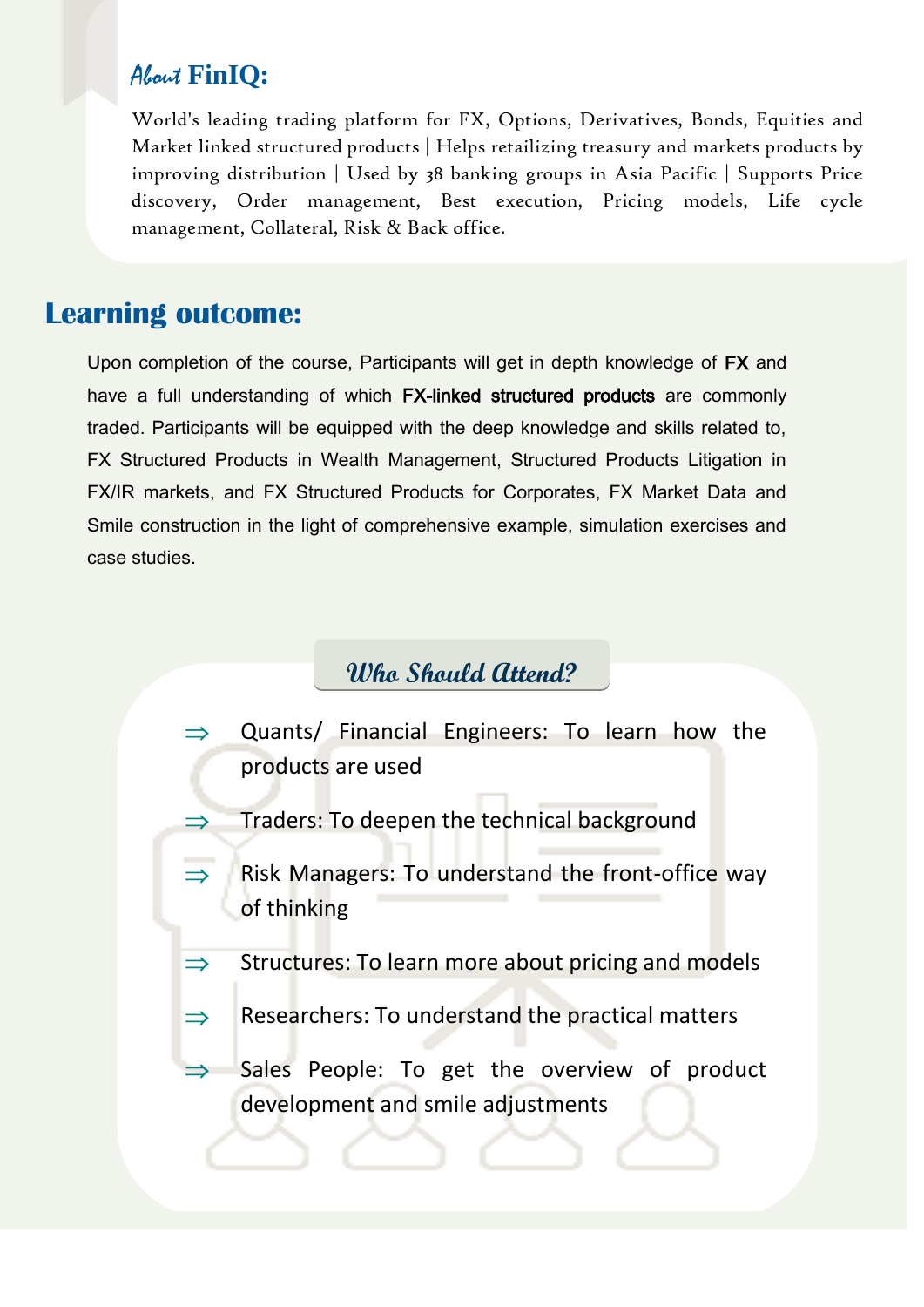## **FX Options and Structured Products – Best Practices**

**Course Content**

#### **FX Structured Products in Wealth Management**

- **Examples**
- How to structure products
- **Performance-linked investments (PLI) with case study**
- **Oual Currency Investments (DCI) with case study**

#### **Structured Products Litigation in FX/IR markets**

- **FX-linked swaps**
- **Case study on Ratio spreads in TRY**
- **Sick floans with case study how a municipality got trapped**
- **CFDs on brokerage platforms**
- **Claims with FX exotics**

#### Case study on IR swap linked to EUR-CHF self-quanto options

#### **FX Structured Products for Corporates**

- **Currency Risk**
- **FX Forwards and Options**
- **Structured Forwards with worst case**
- **Case Study on Indian Importers and Exporters**
- **Accumulators and Target Forwards**
- **Case Study on HNWI's investment loss and how to avoid it**
- **Term sheets / Deal confirmations**

#### **FX Market Data and Smile construction**

- **ATM, Risk Reversals and Butterflies**
- **ORDIA** Delta notions, Smile construction
- **Interpolation via SVI, SABR, splines, polynomials**
- Relevance of Smile surface for trading on platforms and exotics
- **Black-Scholes Greeks, Smiled Greeks and Model Greeks**

Case study with real market data examples and hidden arbitrage

#### **First Generation Exotics**

- **Barrier and Touch contracts pricing without and with smile**
- $\blacksquare$  Replication and hedging
- Overview of market makers' models (vanna-volga, stochastic local volatility)
- **Applications of First Generation Exotics**

Case study on the One-Touch, mustache, model risk